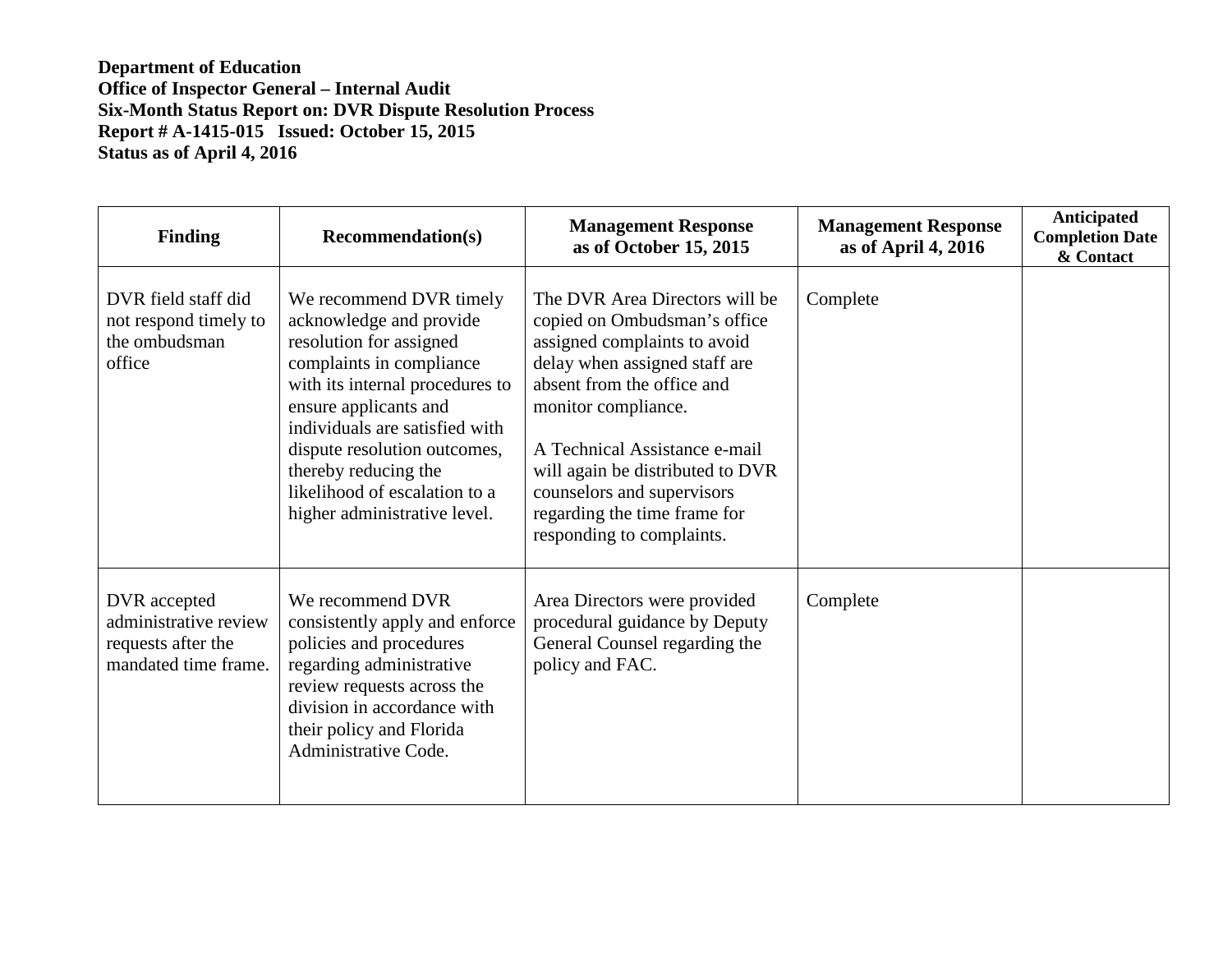**Department of Education Office of Inspector General – Internal Audit Six-Month Status Report on: DVR Dispute Resolution Process Report # A-1415-015 Issued: October 15, 2015 Status as of April 4, 2016**

| <b>Finding</b>                                                  | <b>Recommendation(s)</b>                                                                                                                                                                                                                                                                                                                                                                                                                 | <b>Management Response</b><br>as of October 15, 2015                                                                                                                                                                                                                                                                                                                                       | <b>Management Response</b><br>as of April 4, 2016                                                                                                                                                                                                                                                                                                                    | Anticipated<br><b>Completion Date</b><br>& Contact  |
|-----------------------------------------------------------------|------------------------------------------------------------------------------------------------------------------------------------------------------------------------------------------------------------------------------------------------------------------------------------------------------------------------------------------------------------------------------------------------------------------------------------------|--------------------------------------------------------------------------------------------------------------------------------------------------------------------------------------------------------------------------------------------------------------------------------------------------------------------------------------------------------------------------------------------|----------------------------------------------------------------------------------------------------------------------------------------------------------------------------------------------------------------------------------------------------------------------------------------------------------------------------------------------------------------------|-----------------------------------------------------|
| DVR area directors<br>did not timely issue<br>decision letters. | We recommend DVR timely<br>issue decision letters in<br>compliance with their policy<br>and Florida Administrative<br>Code.                                                                                                                                                                                                                                                                                                              | Area Directors were provided<br>procedural guidance by Deputy<br>General Counsel regarding the<br>policy and FAC.                                                                                                                                                                                                                                                                          | Complete                                                                                                                                                                                                                                                                                                                                                             |                                                     |
| Administrative<br>hearing process needs<br>improvement.         | We recommend DVR<br>collaborate with OGC to<br>develop and document<br>procedures for administrative<br>hearing requests to ensure all<br>requests are adequately<br>addressed and documented,<br>and all proceedings are<br>conducted timely and in<br>accordance with applicable<br>regulations. The OGC should<br>consider utilizing the<br>ombudsman office's database<br>to capture the dates of each<br>step in the administrative | DVR will collaborate with OGC<br>to establish written procedures for<br>administrative hearing requests.<br>Consideration will be given to<br>OGC using the Ombudsman's<br>database for logging details of<br>administrative hearings on the<br>designated legal tab/page, which<br>would permit tracking of all<br>hearing requests.<br><b>Anticipated Completion Date:</b><br>$11-30-15$ | Partially complete. OGC<br>met with Ombudsman and<br>received training on<br>Ombudsman's database.<br>OGC established written<br>procedures for<br>administrative hearing<br>requests, including a<br>checklist to be used for<br>each hearing. OGC has<br>implemented<br>improvements to its<br>internal tracking<br>spreadsheet. Due to<br>transition to new staff | April 15, 2016<br><b>Brent McNeal</b><br><b>OGC</b> |
|                                                                 | hearing process and to<br>document the status of the                                                                                                                                                                                                                                                                                                                                                                                     |                                                                                                                                                                                                                                                                                                                                                                                            | assistant, OGC has not yet<br>begun to utilize                                                                                                                                                                                                                                                                                                                       |                                                     |